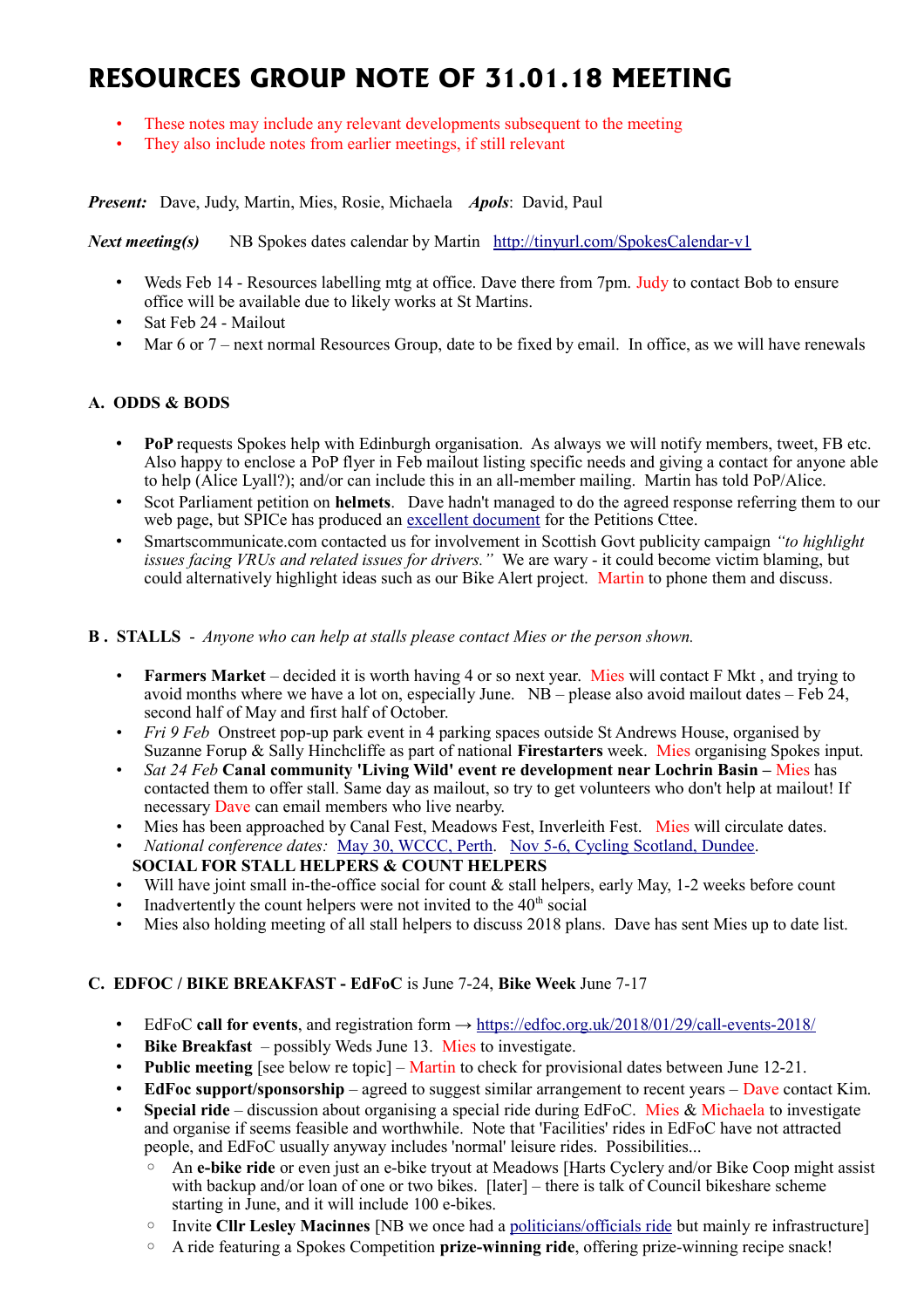# **D. STALL & OFFICE MATERIALS**

• Workplace leaflet The BUG advice leaflet now [on website](http://www.spokes.org.uk/documents/advice/workplace-cycling/) and has been tweeted & FB'd. Could try distribution to employers, asking Edinburgh Chamber, Essential Edinburgh if they could include it to their members in any paper circulars – or could they give the link in email newsletters? Another possibility, use Bike-Friendly Employers lists – Cycling Scotland? Bike Station? Discuss with David at next meeting.

## **E. SPOKES PUBLIC MEETINGS** [twitter hashtag #SpokesMtg]

- **Spring meeting** *Cycling and the Tram Extension* Martin organising.
	- **Date** Thurs 15 March booked at Augustine.
	- **Project director** Rob Leech agreed & may also bring a display (official consultn will be underway)
	- **Council Officer** involved in existing route safety measures: Phil Noble or Martin Lings
	- **Councillor** Cllr Lesley Macinnes still to reply (also suggested her Deputy, Cllr Karen Doran)
	- **Chair** Caroline Brown was excellent last time, and this could be tricky topic.
	- Technical Andy will do FB livestream again and Shane projection.
- **Possible future topics** *[one or other of the two below for summer and autumn bulletins/meetings]*
	- Edinburgh Council **[City Centre transformation project](http://www.spokes.org.uk/2017/11/transforming-picardy-leith-st-and-the-city-centre/)**. Council to consult sometime later this year.
	- '**Widening Cycling**'? i.e. **cycling for all ages & abilities***.* e.g.speakers from some of... Ageing Well, a school (a  $\bar{6}$ <sup>th</sup> year?), ABC (all-abilities), Bike for Refugees, Toddlers (Bike Stn project?), Woodland Women (??- Mies knows). Would also be useful to have a relevant senior councillor who might be able to take follow-up action or spread info in the Council. Hopefully we will also have a **Bulletin centre page supplement** on this subject – David G would probably do the artwork (possibly paid) but we **need a volunteer** to obtain & coordinate material from the organisations and any other sources, in liaison with Resources and the artwork person. [Dave dF usually does this coordination for Bulletin supplements, but this one might take more time/effort, liaising with organisations].
	- Martin has contacted Lesley Macinnes to see if the above Transformation meeting would be most useful in June or October to contribute to the Council consultations on it. Our preference October, if that is not too late to influence outcome. NB – see C above re *date* for the June public meeting.

#### **F. SPOKES MAPS** [apols – various Dave actions here postponed due to Picardy activity & soon mailout]

- **Map edition dates** There is a wish to have this on the website. Dave to do.
- **Edinburgh** (2016) Future big problems about what base map to use. Joe says Ed Uni social history map (MESH) may be an option – Joe has contacted David Langworth of maps group. Also, former spokes member Nick McWilliam, OpenStreets specialist, keen to discuss if that can be used as base.
- **East Lothian** (2017) on Polyart paper, cover price 6.95.
- West Lothian (2012) Still have big stock (print run was too high) but no longer selling well at stalls. Dave contacted WL members for help in surveying – good response, surveying now being organised by Eric Ingram & Anne Douglas; Tim doing the technical side (possibly also David G?)
- **Midlothian** (2015) Stock and age both ok.
- **Glasgow 3rd edition** (2016) developed by Spokes & Go-Bike, 12500 copies paid for by council, free (on ordinary paper) from Glasgow Council. We have a few. A paid-for printed polyart & electronic version is possible but would need an organiser/producer/promoter - no cartography skills needed, some pay possible.
- **Shops sales initiative** Paul had suggested we write to all bike shops with free sample map and order form. Maps group agreed. Dave to liaise with Peter (after mailout) to arrange letter and which shops.
- **Surplus maps 1. Edin**: Mies organised distribution to schools etc, still 100 or so left. **2. E.Lothian** ~100 spares of old edition. Dave to tweet to schools as in Midlothian; Judy will be distribution contact for both maps. Would be useful to keep a note of what they will be used for.
- **Maps history**. Now have archive copies at least one of all Edinburgh and Lothians maps. Martin scanned all covers. Ian and Tim producing documents on map history, Dave to add pictures then go to website.

## **G. COMPETITIONS**

- **2017 'Low Cost Improvement'** Replies so far from all Councils except Edinburgh (with some take-up of ideas) but Chas Booth motion instructs Edinburgh Council to consider list, and they have most entries.
- **2018 'My Cycling Transformation'**  *What made the biggest positive difference to your cycling life in the last year?* Would cover any kind of change, whether infrastructure, equipment, advice, examples, etc.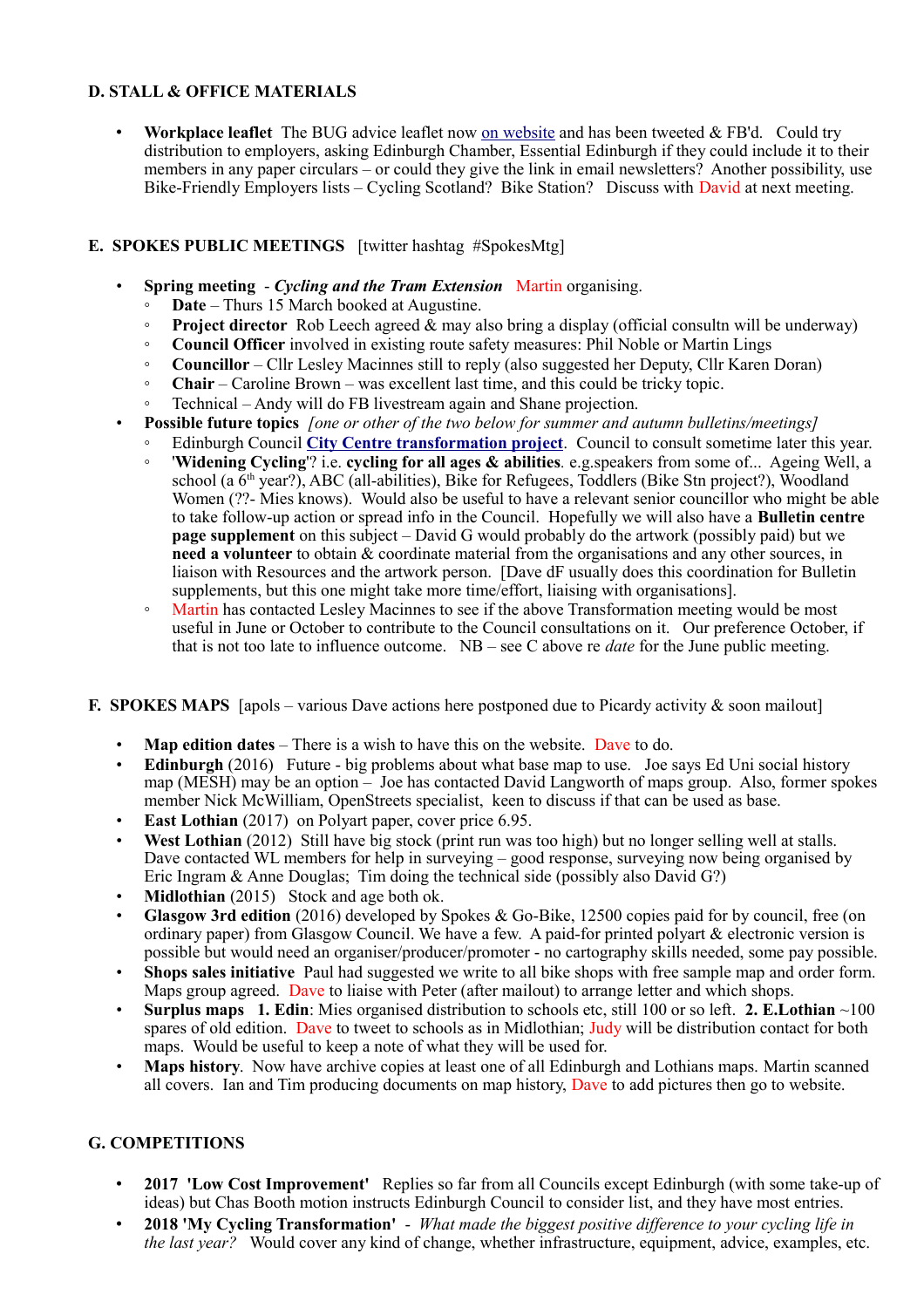## **H. TRAFFIC COUNTS**

• Nov 2017 count completed and [report on website.](http://www.spokes.org.uk/2017/11/traffic-count-highest-ever-november-bike-2/) Next count May 2018.

#### **J. SHOPS / SUPERMARKETS 3-STAGE PROJECT**

- **1. Report on our initial survey** is online at [spokes.org.uk](http://spokes.org.uk/) : documents : spokes projects : supermarkets or click here [www.spokes.org.uk/documents/papers-documents/supermarkets-project.](http://www.spokes.org.uk/documents/papers-documents/supermarkets-project)
- **2. Leaflet** (A4 folded to A5) aimed to persuade shop managers *why* and *how* to provide good bike parking and access. David Gardiner doing artwork – Dave coordinating content with David. This & printing costs can be met under our £500 Maple Trust grant (see below).
- Leaflet will go to all members, so those interested could use it to speak to their local shops/supermarket, on their own initiative. Leaflet will also be centre page supplement in Spring Bulletin and members will be asked to send any feedback to [shopsproject@spokes.org.uk](mailto:shopsproject@spokes.org.uk) (or by post). Rosie to set up the email address.
- Michaela will receive the above emails and (a) *coordinate/report on any feedback* may be useful for publicity and/or to use towards stage 3, if that goes ahead (b) *Support individuals* who are lobbying their own supermarket and would like to be accompanied on a second visit to an interested manager.
- **3. Seek action at wider level**. e.g. *contact local regional managers* of supermarket chains aim to find at least one to undertake an exemplary project covering all their stores.
- Or Stage 3 could be more ambitious if there seems scope could apply for funding, as an innovative project, as we did with the tenements project – e.g. SEStran or Cycling Scotland or SCSP cash (via Ed Council). This could cover time for the coordinator, visits to store area managers, design & production of a more detailed brochure, possibly taking on consultants to do a more thorough survey/analysis of opportunities. Katherine has sent info on our previous grant-funded projects.

#### **K. 40TH ANNIVERSARY – 2017** Twitter hashtag #Spokes40

- Mies, Martin, Rosie, Michaela organised the materials and 2017 events. All very successful. Dave created [website article](http://www.spokes.org.uk/2017/11/spokes-is-40/) and [history page f](http://www.spokes.org.uk/documents/odds-and-ends-may-be-exciting/spokes-history/)or easy access to all the 40<sup>th</sup> materials.
- **Exhibition** Mies organising. Has been in Bike Coop, Bike Stn, Western General Hosp, Portobello Library, Out of the Blue, EdUni Chaplaincy Centre. Feb in Central Library & Comm Pool. The events are linked from the events column on website, and are being tweeted & FB'd, with photos.
- **Council reception photo** Bryce has printed the 'school photo' of all those present, using long-life ink and paper, which we hope to frame and hang on office wall.
	- **Including list of names in the picture**. Dave circulated B/W photo and has now identified all but 2 people. Dave to send photo  $\&$  list to Mies to check against list of those who said would attend.
	- Bryce advises best approach is to ask framer to cut 3 spaces in the frame backing one each for a title, the picture and the list of names. Dave has sent Judy the framers recommended by Leo for good job at reasonable cost. Possibly alternative is to list names in a separate frame.

## **L. MOTORIST AWARENESS CAMPAIGNS**

- **Bike Alert Video & leaflet** at [www.spokes.org.uk/videos.](http://www.spokes.org.uk/videos) Leaflet used at Young Driver events, also taken to driving schools etc, and supplied 15,000 to PC Dominic Doyle for the #OpClosePass Scotland rollout.
- **Young Driver events**, autumn 2017 all now complete. Martin has a good pool of helpers now for future events, and events have brought good interaction/ contacts with police, bus, tram staff.

## **M. TRUST DONATIONS**

- **Maple Trust cash** (£500) will be used for shops bike parking leaflet design /printing see above. Dave contacted them to ask if would like their name on it but said would be too late if don't hear by mid/late Jan. Not sure if Maple wants a further report but can send them the leaflet when printed.
- **Thins cash** (£1000) can stay in general funds or be used for a project. Possibly phase 3 of shops project above or possibly printing costs of the 'all-abilities' centre page supplement (Q below).